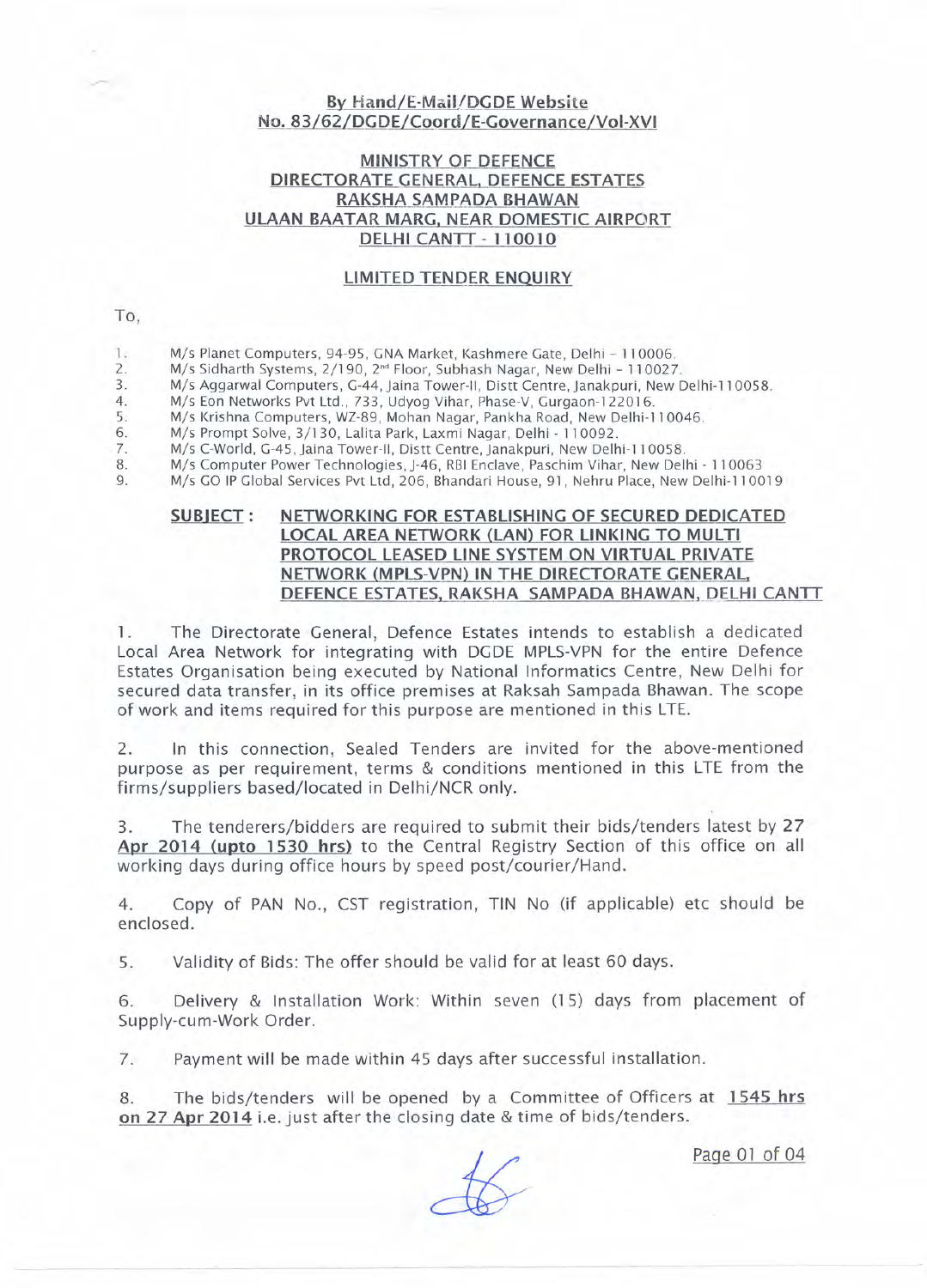9. Director General Defence Estates reserves the right to reject any tender or all without assigning any reason(s) thereof.

7 O. *(A) Requirement of items: As under:*

| (i)        | 9U Wall Mountable (for mounting Routers &      |  | 02 No.                         |
|------------|------------------------------------------------|--|--------------------------------|
|            | Switches) with acce                            |  |                                |
| (ii)       | 6U Wall Moutable Racks                         |  | 01 No.                         |
| (iii)      | CISCO 24 Port Gigabit Switch                   |  | 02 No.                         |
| (iv)       | Patch Panel 24 Ports (AMP)                     |  | 03 No.                         |
| (V)        | I/O with face plate and gang box (AMP)         |  | 70 No.                         |
| (vi)       | 3 Metre Patch Cord (AMP)                       |  | 35 No.                         |
| (vii)      | 5 Metre Patch Cord (AMP)                       |  | 35 No.                         |
| $(viii)$ . | UTP CAT-6 Network Cable (305 Mtrs Roll) (AMP)- |  | 15 No.                         |
| (ix)       | LAN Tester (AMP)                               |  | 02 No.                         |
| (x)        | Crimping Tools (AMP)                           |  | 02 No.                         |
| $(x_i)$    | Conduit Pipe                                   |  | 2000 metres<br>(approximately) |

*Note :- (i) The firms/intending bidders are advised to carry out a survey / site inspection to assess the quantum of labour work / quantities, before furnishing sealed tenders.*

- *(ii) Network Distribution Plan is given in Annexure A'and 'B'.*
- *(iii) Please note that items should be as per specifications / make stated above. Requisite supporting documents be enclosed to establish that items supplied are genuine. In case, it is found that the items are spurious or inferior, the same will be summarily rejected and necessary penal actions will be taken.*
- *(iv) The quantity of conduit pipe to be laid actually may vary from the above-mentioned approximate quantity. The firms/intending bidders may assess the quantity of conduit pipe during their survey in this office.*

## *(B) Installation Charges (including labour charges, Cable fixing, I/O Box; Rack installation etc are also to be quoted by the tenderers/bidders.*

7 7. *Detailed instructions and terms* & *conditions are given in the Annexures enclosed. The following Annexures are enclosed herewith. The tenderers / bidders are requested to read all the Annexures carefully and submit their bids/tenders accordinqlv=*

- *(a) Annexure-I*
- *(b) Annexure-li*

*General Instructions to the Bidders/Tenderers.* : Terms & Conditions.

 $(X, A, Y)$ 

Dy. Director (Coord) *For* Director General Defence Estates 27rh *Mar, 2074*

Copy to:-

PCDA HOrs 'M' Section, 'G' - Block, New Delhi -110011

Page 02 of 04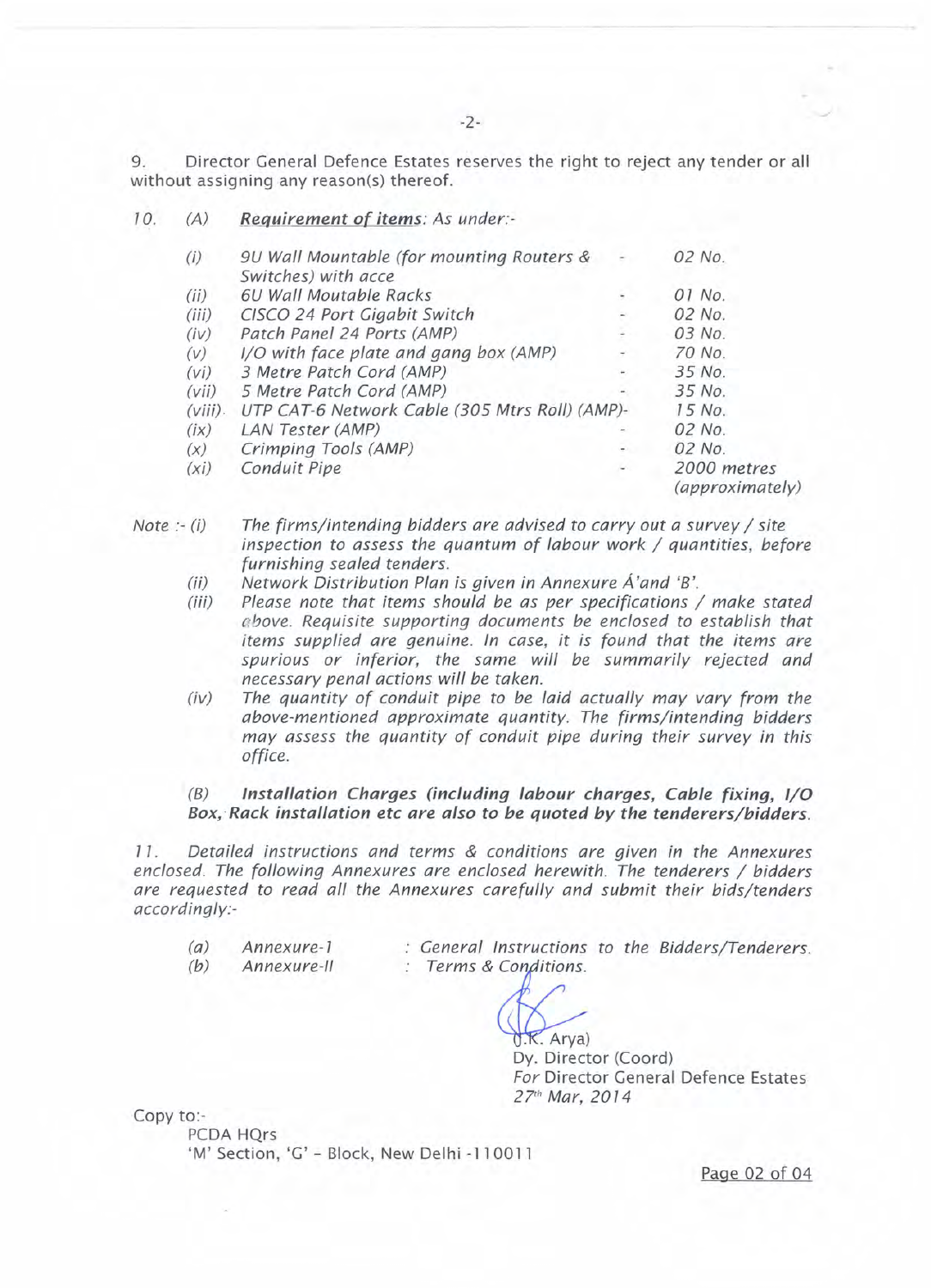Annexure - **I** (Refer to para 1 1(a) of LTE NO.8 *3/71 I* DG DEI Coord/E-Governance dated 27 Mar 2014)

## GENERAL INSTRUCTIONS TO THE BIDDERS / TENDERERS .

1. The Commercial Bid should be sealed properly in a single envelope superscribing 'Quotation for "ESTABLISHMENT OF SECURED DEDICATED LOCAL AREA NETWORK FOR MPLS-VPN LINKING TO LAN" and must be sent / submitted by Speed Post/Courier/by Hand at the following address on or before 27 Apr 2014 (1530 hrs) and the envelope should also clearly super-scribe "Do not open before 27 Apr 2014 (1545 hrs)".

Dy. Director (Coord) Directorate General Defence Estates Room No. 102/103. Raksha Sampada Bhawan Ulaan Baatar Marg Near Domestic Airport Delhi Cantt - 110010

Note: This Dte. General will not be responsible for any delay for bids received by post/courier. Tender received after due date & time late will not be entertained.

2. Copy of PAN No., CST registration & TIN No. (if applicable) etc should be enclosed with the bid/tender. If the tenderer / firm supplies the items on behalf of Manufacturer, it will be necessary to enclose requisite authorization certificate from them to supply or market products on their behalf.

3. Director General, Defence Estates reserves the right to reject any tender or all without assigning any reason(s) thereof.

4. Please note that quotation incomplete in any respect will be liable for rejection.

5. The tender/bid shall be addressed to Shri J.K. Arya, Dy. Director (Coord) and sent at the address mentioned in para 1 above.

6. Tender/bid is required to be submitted in single bid mentioning price (taxes, if any, inclusive/exclusive), terms & conditions of supply and after sale support / technical support and name of tenderer with complete corresponding address, Landline Telephone Number & Mobile Number. Each and every page of the quotation is to be serially numbered and duly signed by authorized bidder/signatory.

7. Technical details & specifications of the quoted item should be mentioned in the bid/tender.

Page 03 of 04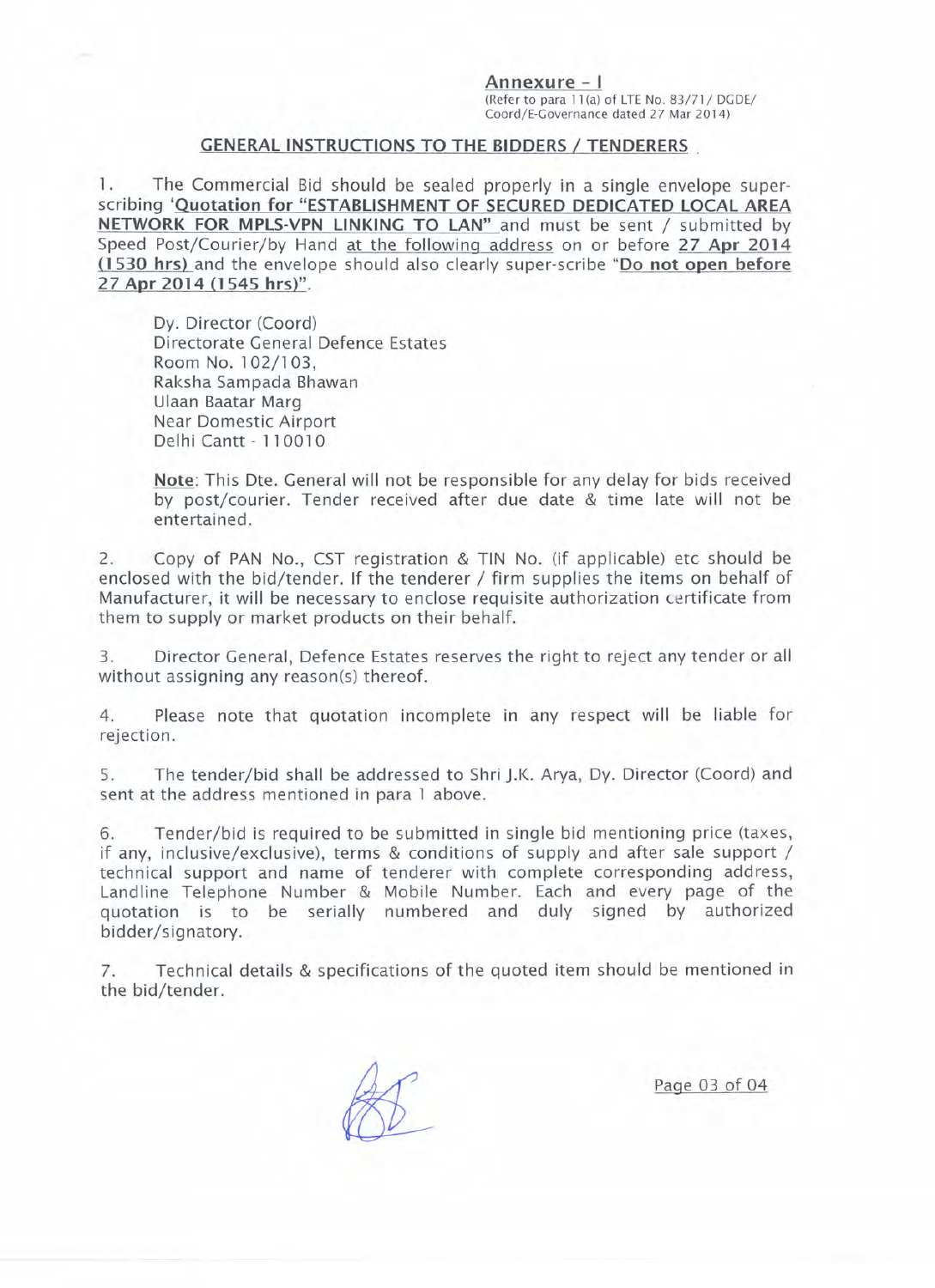**Annexure - II**

(Refer to para 11(b) of LT7 No. 83/71/ DGDE/ Coord/E-Governance dated 27 Mar 2014)

#### **TERMS & CONDITIONS**

1. **Delivery & Installation The requisite items to be delivered and installed** within seven days (07 days) of placement of Supply-cum-Work Order. Only bidders who can adhere to this schedule may participate in the bid as this office would not entertain any request for change in delivery schedule at any cost.

2. **Payment Full payment will be made within 45 days after successful installation.** The Committee of Officers will have to certify that the items are as per specifications. Payment will be made by the office of Principal Controller of Defence Accounts, Ministry of Defence', New Delhi directly to the vendor/supplier through EFT.

3. **Price Bid** The quotation of bid should clearly indicate the price per unit in Rupees with detailed specifications and applicable taxes like sales tax/VAT, Service Tax, Excise Duty etc for delivery at the office of DGDE. The price quoted should be for Government supply (if applicable).

4. **Validity of Bids** The offer should be valid for at least 60 days.

5. **Warrantyetc.:** All requisite documents issued by the OEM with regards to operating procedures, instructions, after sales service and warranty should be delivered while supplying items. It will be the responsibility of the successful firm to comply with such declaration/conditions and warranty clauses.

6. **Modification and withdrawal of bids:** A withdrawal notice may be sent by fax but followed by a signed confirmation copy by post not later than the dead line for submission of bids. No bid shall be withdrawn in the interval between the deadline for submission of bids and expiration of the period of bid validity specified.

7. The firm should also provide the complete address along with telephone and fax no. of the designated person by whom after sales service / technical support would be provided. It should be ensured that complaints are attended to within 48 hours from the time of trouble shooting reported to the designated person.

8. The evaluation of Bids shall be done as per provrsions of General Financial Rules (GFR), 2005, Government Orders in force. Price preference to Kendriya Bhandar/NCCF shall be applicable, if any, as per Orders in force.

9. The contract with the firm shall be interpreted under Indian laws and in case of any dispute between the contract holder and the Department, the sole authority for settlement of such dispute will rest with the arbitrator appointed by the Director General, Defence Estates, Ministry of Defence, Raksha Sampada Bhawan, Delhi Cantt.

Page 04 of 04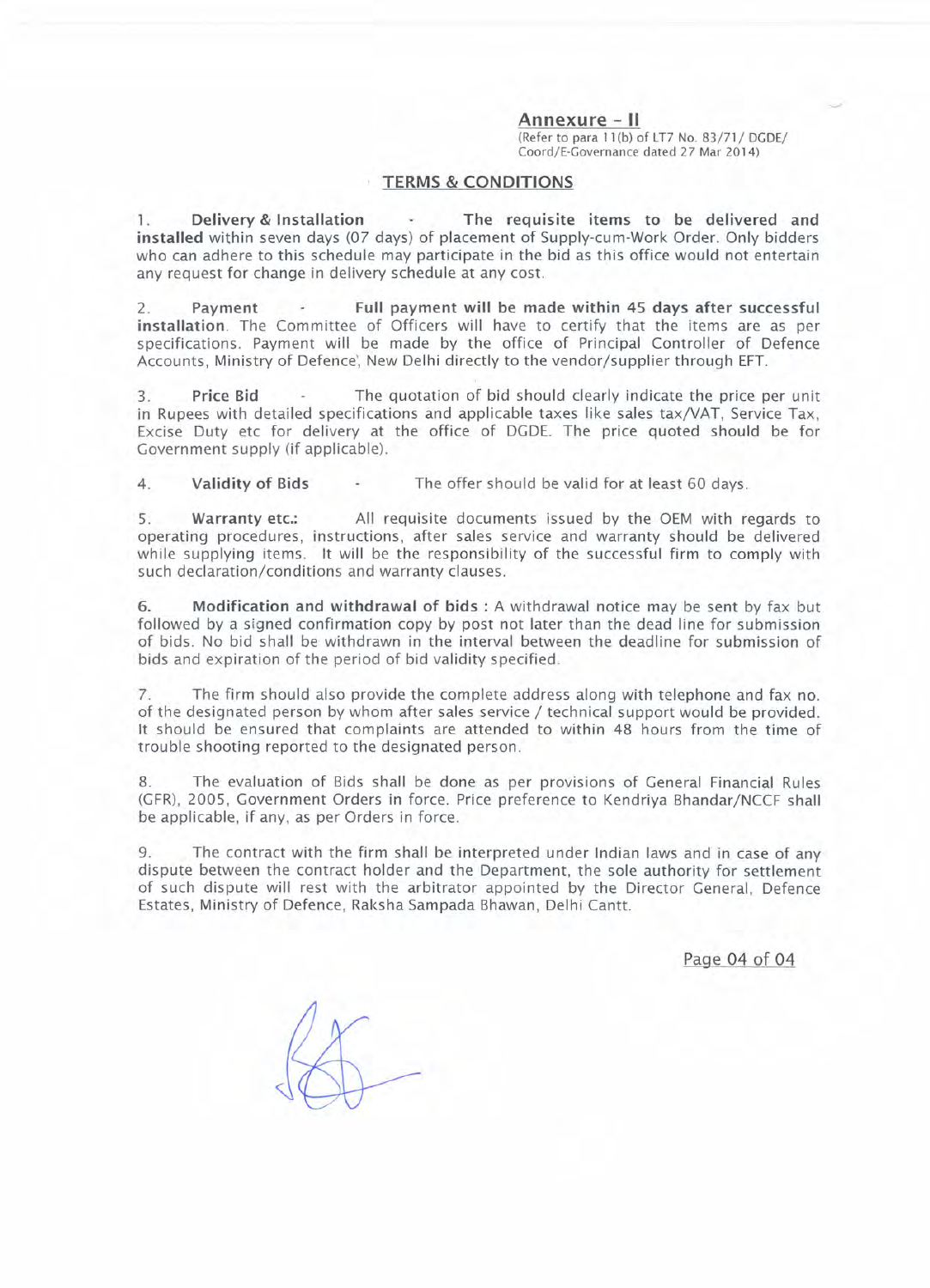

**NETWORK DISTRIBUTION PLAN**